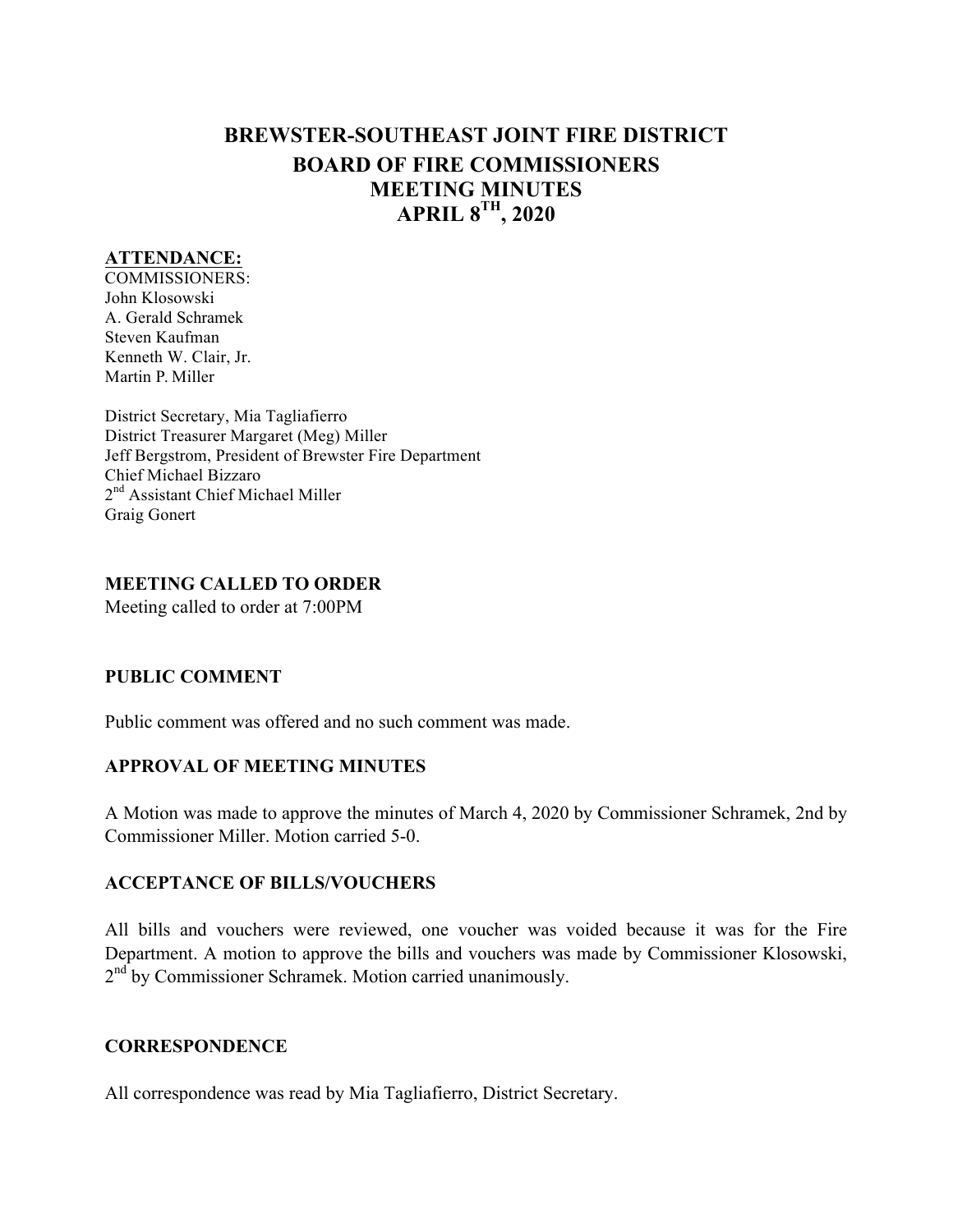### **APPROVAL TO AUTHORIZE DISTRICT TREASURER TO PAY USUAL AND ROUTINE BILLS**

A motion to authorize the District Treasurer to pay usual and routine bills was made by Commissioner Schramek, 2<sup>nd</sup> by Commissioner Miller. Roll call 5-0.

### **DISCUSSION RE: DEFINED BENEFIT SERVICE AWARD PROGRAM PLAN DOCUMENT**

A motion to authorize Commissioner Kaufman to sign the Defined Benefit Service Award Program Plan Document was made by Commissioner Klosowski, 2<sup>nd</sup> by Commissioner Schramek. Motion carried 5-0.

#### **REVIEW OF CYBER SECURITY POLICY**

A-1 Computers sent Commissioner Miller a policy that they normally use with other clients, after circulating and reviewing all Commissioners approved and agreed to adopt the policy so the District can be in compliance with the New York State SHIELD Act. A motion was made by Commissioner Miller to adopt the Cyber Security Policy, 2nd by Commissioner Clair. Motion carried 5-0.

#### **FACILITIES**

Cleaning has been increased at both stations, Serv Pro deep cleaned and sanitized both stations, and both ambulances have been thoroughly cleaned and sanitized as well. Commissioner Clair proposes that Serv Pro perform additional services including contamination cleaning from carcinogens from apparatus, the price ranges from \$250-\$350 per unit.

Minor repairs from Joe Dexter include additional lighting, sensors, heat and air conditioning have been repaired in computer room upstairs, and a minor leak was fixed.

Repair is needed on the roof siren. The company that repairs the roof siren is based in Long Island and is closed due to COVID-19, so the siren will be shut off until repairs can be made.

#### **COMPUTER/COMMUNICATIONS/RADIOS**

Commissioner Miller reports that the screens are up and running and there are no issues with computers, but he suggested installing speakers in apparatus floor at each station as well as gear room at the main house, and tied to Putnam 911 so members can hear what's going on, what requests are made, and status of call.

Commissioner Clair ordered sticker fobs that will be in at the end of April. Chief Miller has the mobile kiosk working. Discussion regarding purchase of Surface Pro Tablets with cellular access to be used with remote fob systems and enhance LOSAP capabilities and reporting ability. Each tablet is priced at \$1,500/tablet. A Motion to purchase 2 Microsoft Surface Pro 7 tablets was made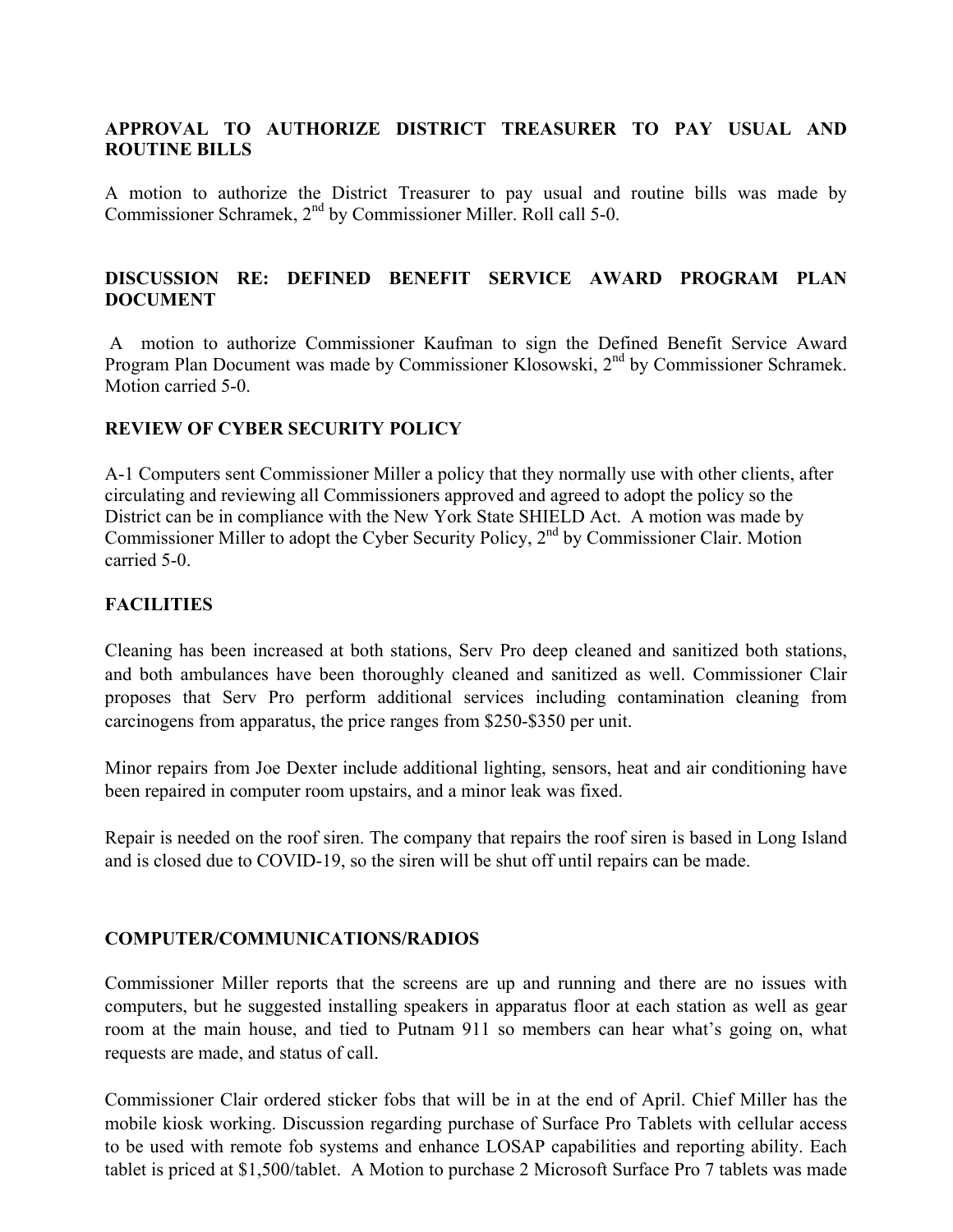by Commissioner Miller 2nd by Commissioner Schramek, roll call 5-0. **FIRE AND EMS EQUIPMENT**

Large masks will be ordered for members who need them. Both ambulances have been stocked with equipment.

The purchase of Bail Out Systems is at a stand-still, the company has been temporarily closed due to the virus.

Airbags still sitting downstairs, but they have been inventoried. Chief Bizzaro needs a drill but no one can be at the firehouse so he has to wait. He also needs a shelf built so they can be properly stored.

#### **FIRE ROADS**

No progress has been made.

#### **FIRE PREVENTION**

Nothing to report.

### **INSURANCE CLAIMS/VFBL**

Nothing to report

#### **LEGAL CONTACT/REPORTS**

Michael Ligouri spoke to AIG Global Asset Manager as a follow up and she has been in discussion with Pine Street Brokers regarding the Milltown Property. She is still waiting for a response from Pine Street Brokers.

#### **LOSAP**

Commissioner Kaufman put in request for last year's service points, he has most of the paperwork together but is waiting for list still.

Brief discussion regarding LOSAP administration. Michael Liguori suggested a formal procedure, which requires the District to submit a sworn affidavit by March 31 each year with a list of members who qualify for LOSAP points for the year prior. After review and confirmation from the Department, the list gets published at the fire house for 30 days, and if it is not challenged within the 30 days then it is final. Michael Liguori will be working with Commissioner Miller to get a policy for the rest of the Board to review and adopt at the next meeting. In the meantime, the District will continue with the audit for missing LOSAP points.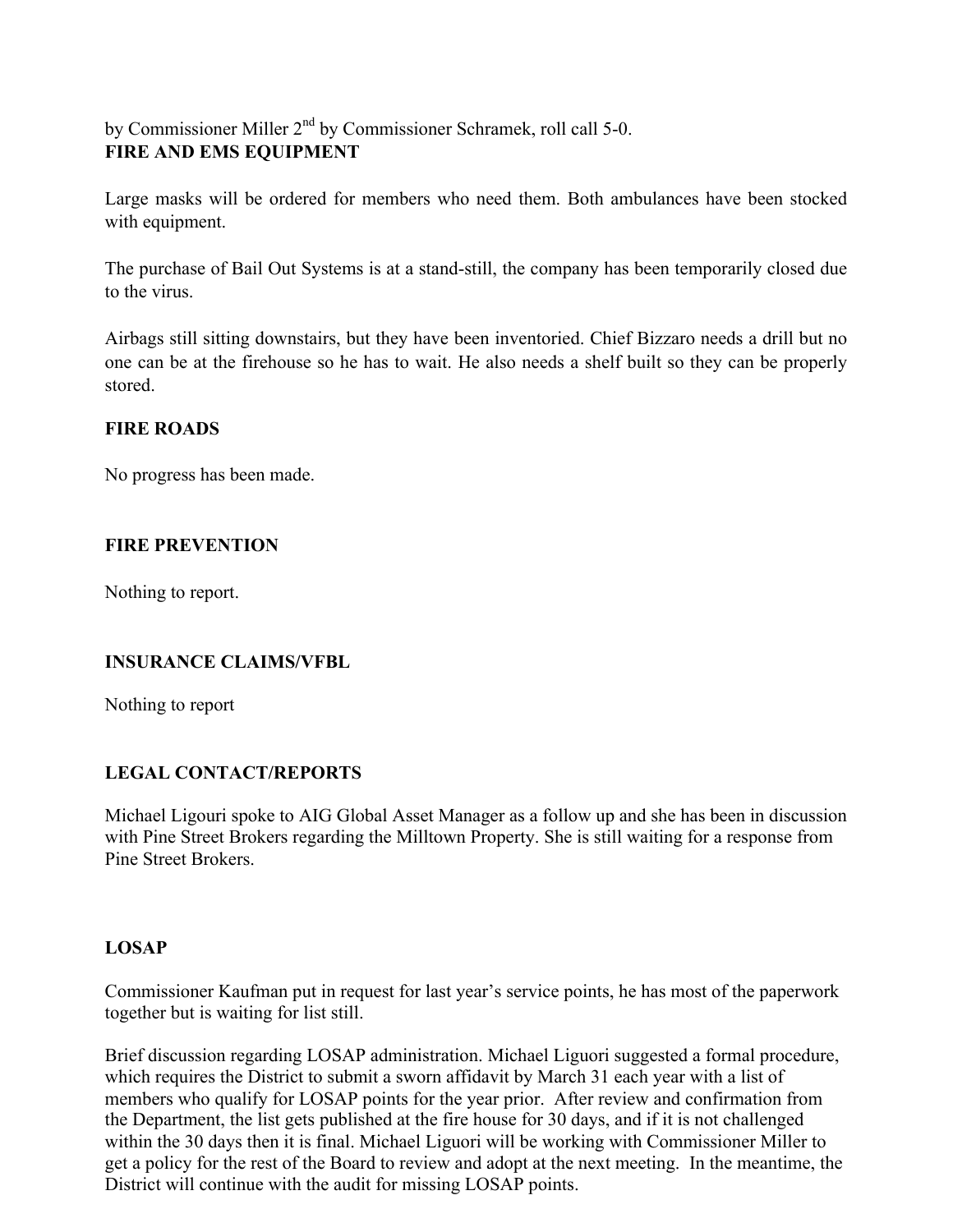#### **OSHA MANDATES**

Chief Bizzaro reports that hazmat and harassment training has been completed.

### **VEHICLE MAINTENANCE**

| Vehicle      | $\mathbf{B}$ eginning<br>Mileage | Ending Mileage | Total Monthly<br>Mileage | Work Performed |
|--------------|----------------------------------|----------------|--------------------------|----------------|
| $11 - 1 - 1$ | 63684                            | 63993          | 309                      |                |
| $11 - 1 - 2$ | 39011                            | 39312          | 301                      |                |
| $11 - 1 - 3$ |                                  |                |                          |                |
|              |                                  |                |                          |                |

Plexiglass was also added into both ambulances

11-4-1 going to Ruscon for service, 11-2-1 going to Ruscon for service after 11-4-1 and 11-8-3 is at Meadowland for recall.

The outrigger for 11-5-1 needs to be repaired. The price for replacement of vertical intertube, wearpad and outrigger is \$6,342.92. A Motion to repair 11-5-1 for a total of \$6,342.92 was made by Commissioner Clair, 2nd by Commissioner Kaufman. Roll call 5-0.

Fuel reports: Headquarters: 56.7gal diesel, 108.6gal gasoline Station one: 16gal diesel, 41.9gal of gasoline

### **RECRUITMENT AND RETENTION**

Nothing to report.

# **CHIEF'S REPORT**

As per Commissioner Schramek's request, Assistant Chief Miller reported that 11-7-2 responded to 5 calls, 11-7-1 responded to 2 calls and that is in total of 163 ambulance calls for last month.

Chief Bizzaro reported that the Department has been asked by 24 residents if the Department would do a birthday drive-by for their child since they are in isolation. The Chief requested use of one or two apparatuses to do these birthday drive-by's, and possibly hand out fire prevention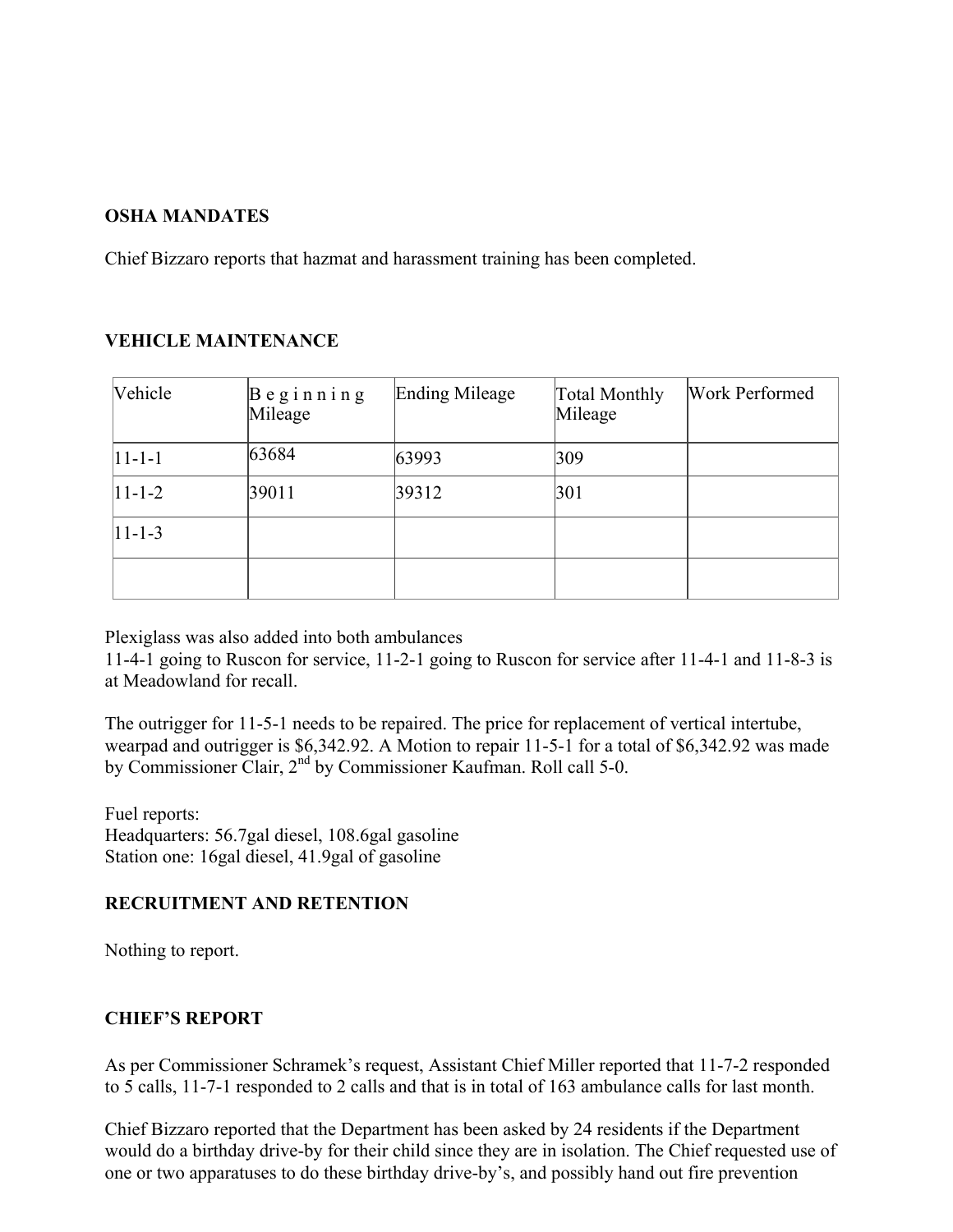materials. The materials would be dropped off at the end of the driveway to keep a safe distance from the public. All members have been issued masks and will be wearing them.

COVID response notice has been posted at both stations. The Chief reported that if there is an EMS assist and there is a full engine crew, the engine can respond but only the officer and one firefighter get off the rig. If there are only two members that show up, they are to take a utility vehicle. Commissioner Schramek has concerns about fire engines going on an EMS call and suggested that the Chief adopt a policy/protocol to respond if they request a fire engine, but not to respond with engine if it is not requested. Lengthy discussion regarding same.

**EMS**

Nothing to report

### **FUTURE CAPITAL PROJECTS**

Nothing to report

#### **NEW APPARATUS 11-8-1**

Nothing to report

#### **TRAVEL AND TRAINING**

Nothing to report

#### **ADP PAYROLL**

The District Secretary and District Treasurer were overpaid in 2019. Discussion regarding how it will be repaid.

#### **OLD BUSINESS**

3 uniform coats came in and patches also came in. Brief discussion regarding Installation Dinner. Invoice from VFIS for 193,920 and another \$3,000 for auditing fees.

#### **NEW BUSINESS**

Nothing to report.